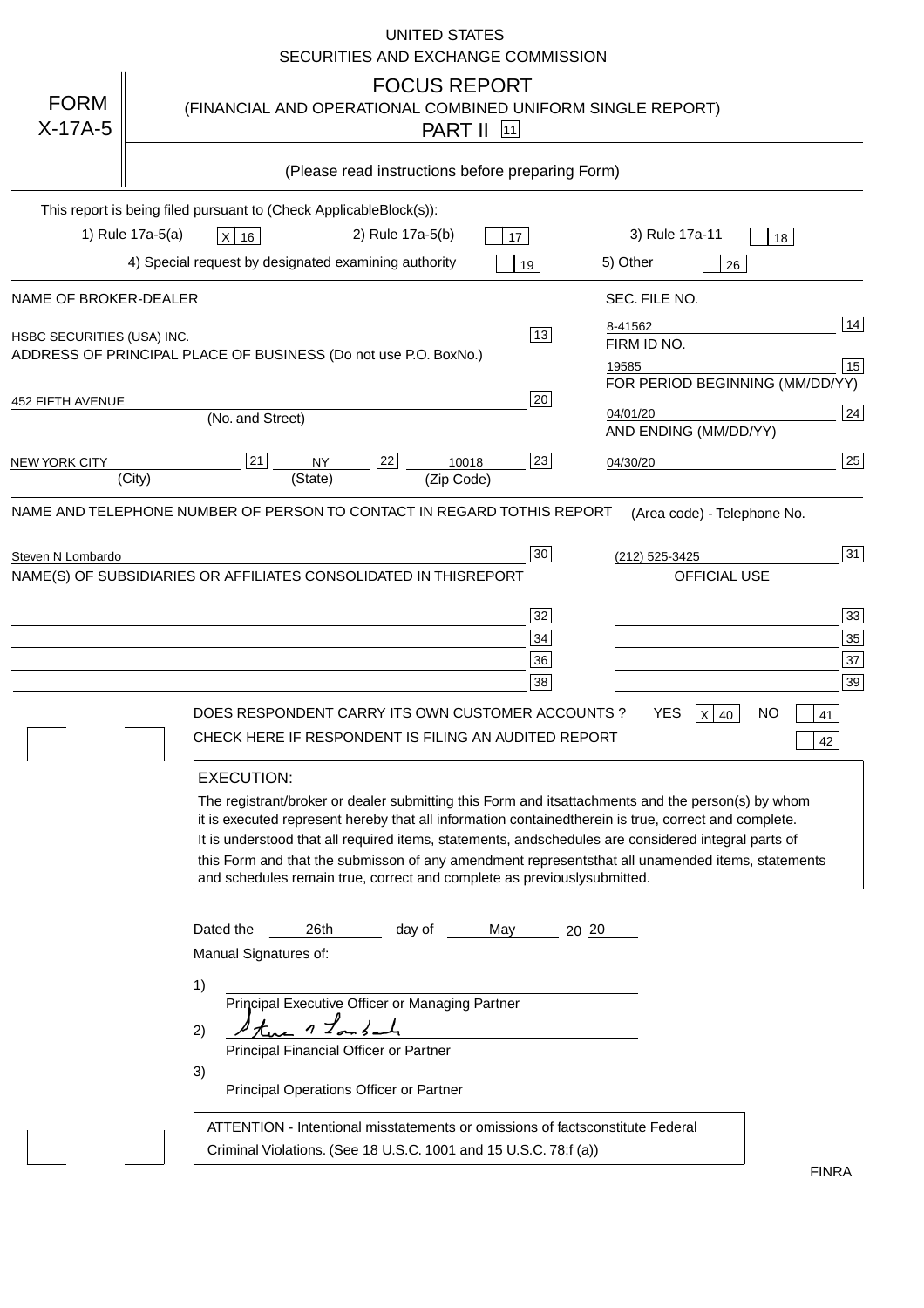### BROKER OR DEALER

HSBC SECURITIES (USA) INC.

04/30/20

as of

# STATEMENT OF SEGREGATION REQUIREMENTS AND FUNDS IN SEGREGATION FOR CUSTOMERS TRADING ON U.S. COMMODITY EXCHANGES

| SEGREGATION REQUIREMENTS (Section 4d(2) of the CEAct)                                          |      |                       |  |
|------------------------------------------------------------------------------------------------|------|-----------------------|--|
| 1. Net ledger balance                                                                          |      |                       |  |
| A. Cash                                                                                        | \$   | 1,564,451,182 7010    |  |
| B. Securities (at market)                                                                      |      | 1,214,374,790 7020    |  |
| 2. Net unrealized profit (loss) in open futures contracts<br>traded on a contract market       |      | 801,249,168 7030      |  |
| 3. Exchange traded options                                                                     |      |                       |  |
| A. Add market value of open option contracts purchased on a<br>contract market                 |      | 494,209,662 7032      |  |
| B. Deduct market value of open option contracts granted (sold)<br>on a contract market         |      | 134,427,278) 7033     |  |
| 4. Net equity (deficit) (add lines 1, 2, and 3)                                                |      | 3,939,857,524 7040    |  |
| 5. Accounts liquidating to a deficit and accounts with debit<br>balances                       |      |                       |  |
| - gross amount<br>5,156,685                                                                    | 7045 |                       |  |
| 5,156,685) 7047<br>Less: amount offset by customer owned securities                            |      | 0 7050                |  |
| 6. Amount required to be segregated (add lines 4 and 5)                                        |      | 3,939,857,524<br>7060 |  |
| FUNDS IN SEGREGATED ACCOUNTS                                                                   |      |                       |  |
| 7. Deposited in segregated funds bank accounts                                                 |      |                       |  |
| A. Cash                                                                                        |      | 7070<br>1,280,045,614 |  |
| B. Securities representing investments of customers' funds<br>(at market)                      |      | 7080<br>0             |  |
| C. Securities held for particular customers or option customers<br>in lieu of cash (at market) |      | 164,366,397 7090      |  |
| 8. Margins on deposit with derivatives clearing organizations<br>of contract markets           |      |                       |  |
| A. Cash                                                                                        | \$   | 1,215,517,359 7100    |  |
| B. Securities representing investments of customers' funds<br>(at market)                      |      | 7110<br>74,982,891    |  |
| C. Securities held for particular customers or option customers<br>in lieu of cash (at market) |      | 1,012,787,844 7120    |  |
| 9. Net settlement from (to) derivatives clearing organizations<br>of contract markets          |      | 7130<br>(709, 099)    |  |
| 10. Exchange traded options                                                                    |      |                       |  |
| A. Value of open long option contracts                                                         |      | 494,209,662 7132      |  |
| B. Value of open short option contracts                                                        |      | 134,427,278 7133      |  |
| 11. Net equities with other FCMs                                                               |      |                       |  |
| A. Net liquidating equity                                                                      |      | 2,510,198 7140        |  |
| B. Securities representing investments of customers' funds<br>(at market)                      |      | 7160                  |  |
| C. Securities held for particular customers or option customers<br>in lieu of cash (at market) |      | 26,755,860 7170       |  |
| 12. Segregated funds on hand (describe:                                                        |      | 10,464,689 7150       |  |
| 13. Total amount in segregation (add lines 7 through 12)                                       |      | 4,146,504,137 7180    |  |
| 14. Excess (deficiency) funds in segregation (subtract line 6<br>from line 13)                 | \$   | 206,646,613 7190      |  |
| 15. Management Target Amount for Excess funds in segregation                                   | \$   | 186,000,000 7194      |  |
| 16. Excess (deficiency) funds in segregation over (under) Management Target Amount Excess      | \$   | 20,646,613 7198       |  |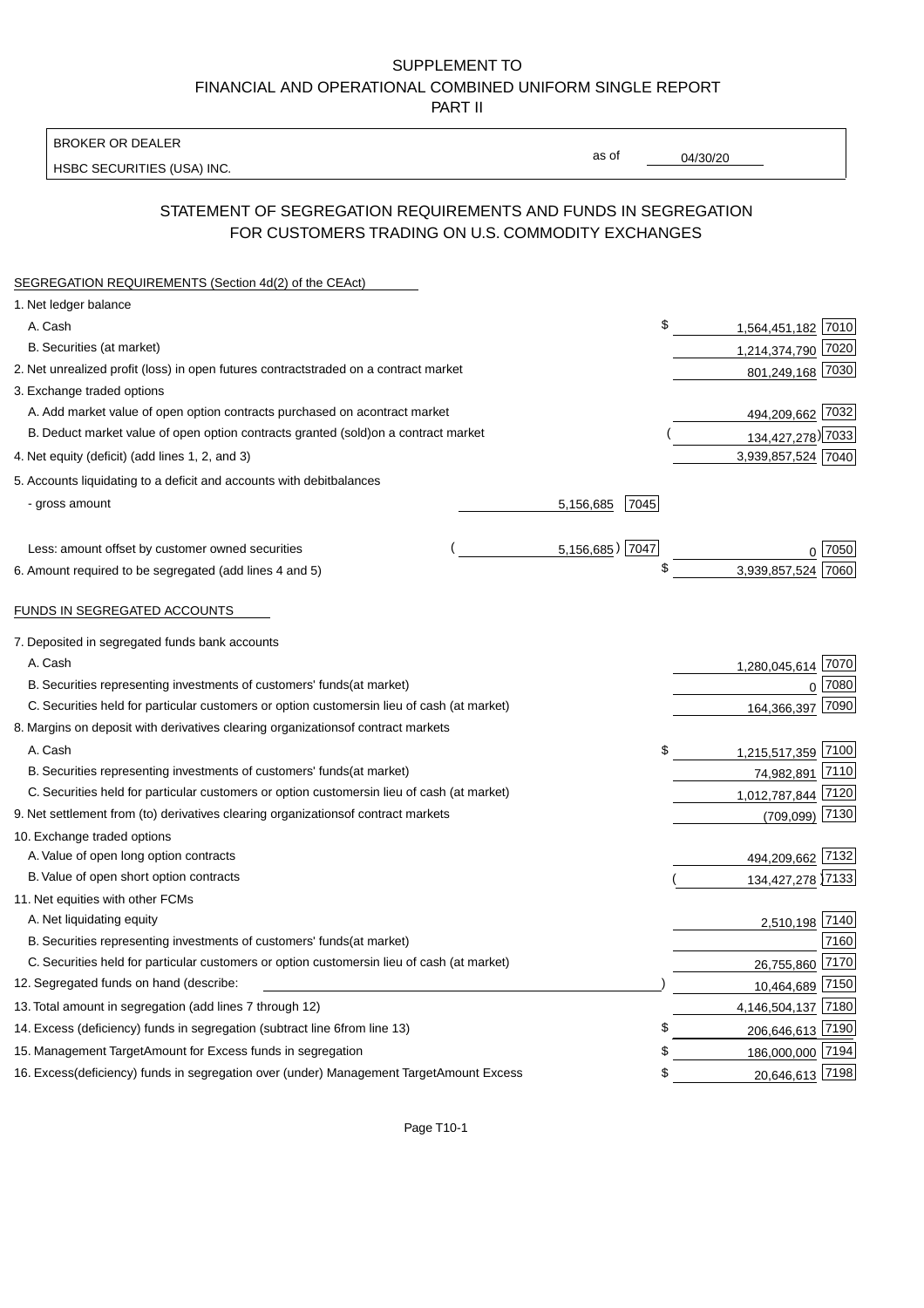PART II

|                                                   | .                                      |                                                                |      |
|---------------------------------------------------|----------------------------------------|----------------------------------------------------------------|------|
| <b>BROKER OR DEALER</b>                           |                                        |                                                                |      |
| HSBC SECURITIES (USA) INC.                        |                                        | as of<br>04/30/20                                              |      |
|                                                   | FOR CUSTOMERS' DEALER OPTIONS ACCOUNTS | STATEMENT OF SEGREGATION REQUIREMENTS AND FUNDS IN SEGREGATION |      |
| 1. Amount required to be segregated in accordance |                                        |                                                                |      |
| with Commission regulation 32.6                   |                                        | \$                                                             | 7200 |
| 2. Funds in segregated accounts                   |                                        |                                                                |      |
| A. Cash                                           | \$                                     | 7210                                                           |      |
| B. Securities (at market)                         |                                        | 7220                                                           |      |
| C. Total                                          |                                        |                                                                | 7230 |
| 3. Excess (deficiency) funds in segregation       |                                        |                                                                |      |
| (subtract line 2.C from line 1)                   |                                        |                                                                | 7240 |
|                                                   |                                        |                                                                |      |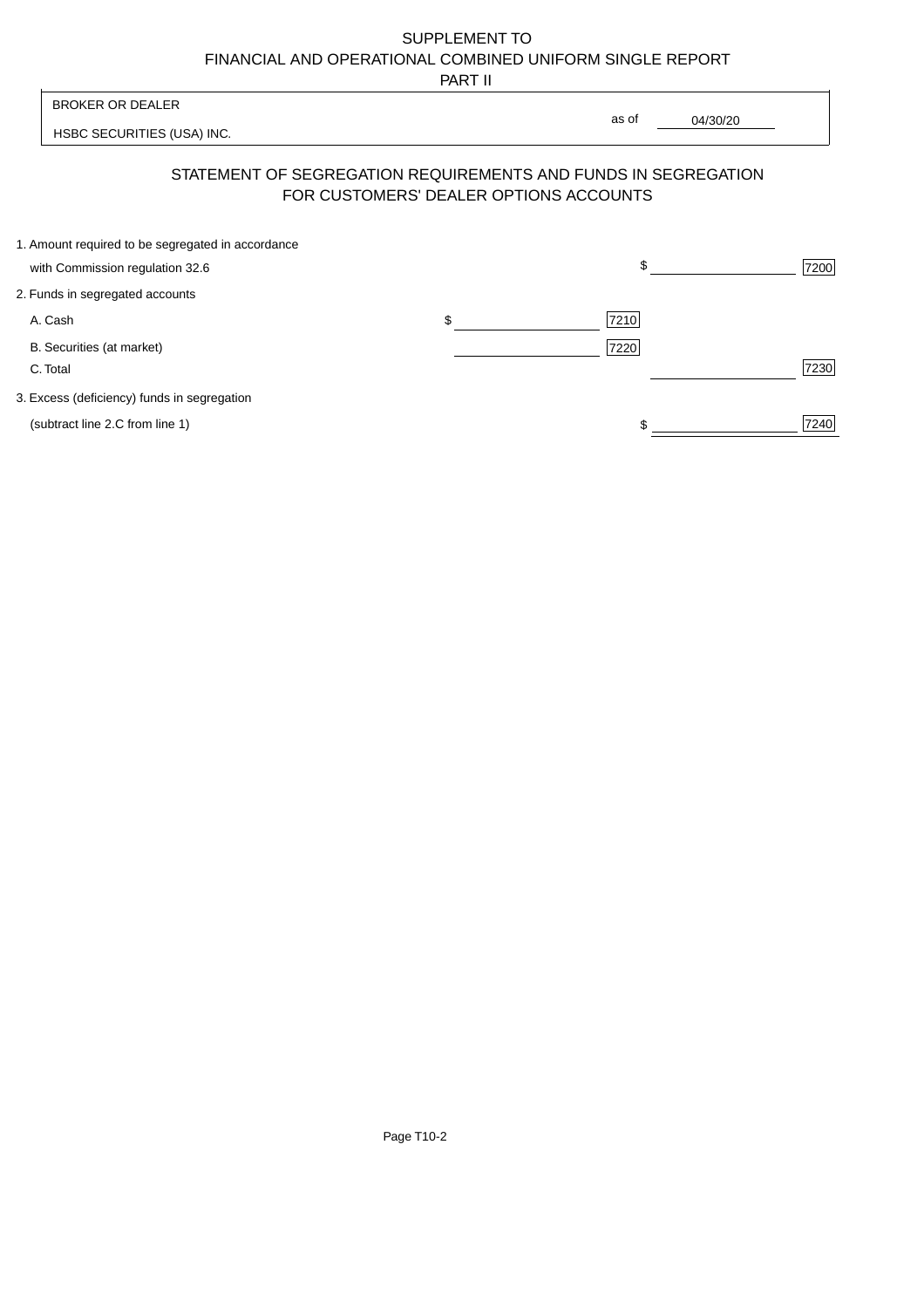PART II

HSBC SECURITIES (USA) INC. The state of the second second second second second second second second second second second second second second second second second second second second second second second second second sec BROKER OR DEALER

as of

## STATEMENT OF SECURED AMOUNTS AND FUNDS HELD IN SEPARATE ACCOUNTS PURSUANT TO COMMISSION REGULATION 30.7

#### FOREIGN FUTURES AND FOREIGN OPTIONS SECURED AMOUNTS

| regulation of a foreign government<br>Amount required to be set aside pursuant to law, rule or<br>or a rule of a self-regulatory organization authorized<br>thereunder                       | \$                             | 7305         |
|----------------------------------------------------------------------------------------------------------------------------------------------------------------------------------------------|--------------------------------|--------------|
| 1. Net ledger balance - Foreign Futures and Foreign Option Trading - All Customers<br>A. Cash<br><b>B.</b> Securities<br>(at market)                                                         | \$<br>58,999,634<br>10,961,018 | 7315<br>7317 |
| unrealized profit (loss) in open futures contracts traded on a foreign<br>2. Net<br>board of trade                                                                                           | 46,646,209                     | 7325         |
| 3. Exchange traded options<br>A. Market value of open option contracts purchased on a foreign board of trade<br>B. Market value of open contracts granted (sold) on a foreign board of trade | $\Omega$                       | 7335<br>7337 |
| (add lines 1.2. and 3.)<br>4. Net equity (deficit)                                                                                                                                           | \$<br>116,606,861              | 7345         |
| 5. Accounts liquidating to<br>a deficit and accounts with<br>7351<br>debit balances - gross<br>amount<br>1,791,528<br>1,791,528) 7352<br>Less: amount offset by<br>customer owned securities |                                | 7354         |
| required to be set aside as the secured amount - Net Liquidating<br>Equity Method (add lines 4 and 5)<br>6. Amount                                                                           | \$<br>116,606,861              | 7355         |
| 7. Greater of amount required to be set aside pursuant to foreign jurisdiction (above) or line 6.                                                                                            | 116,606,861                    | 7360         |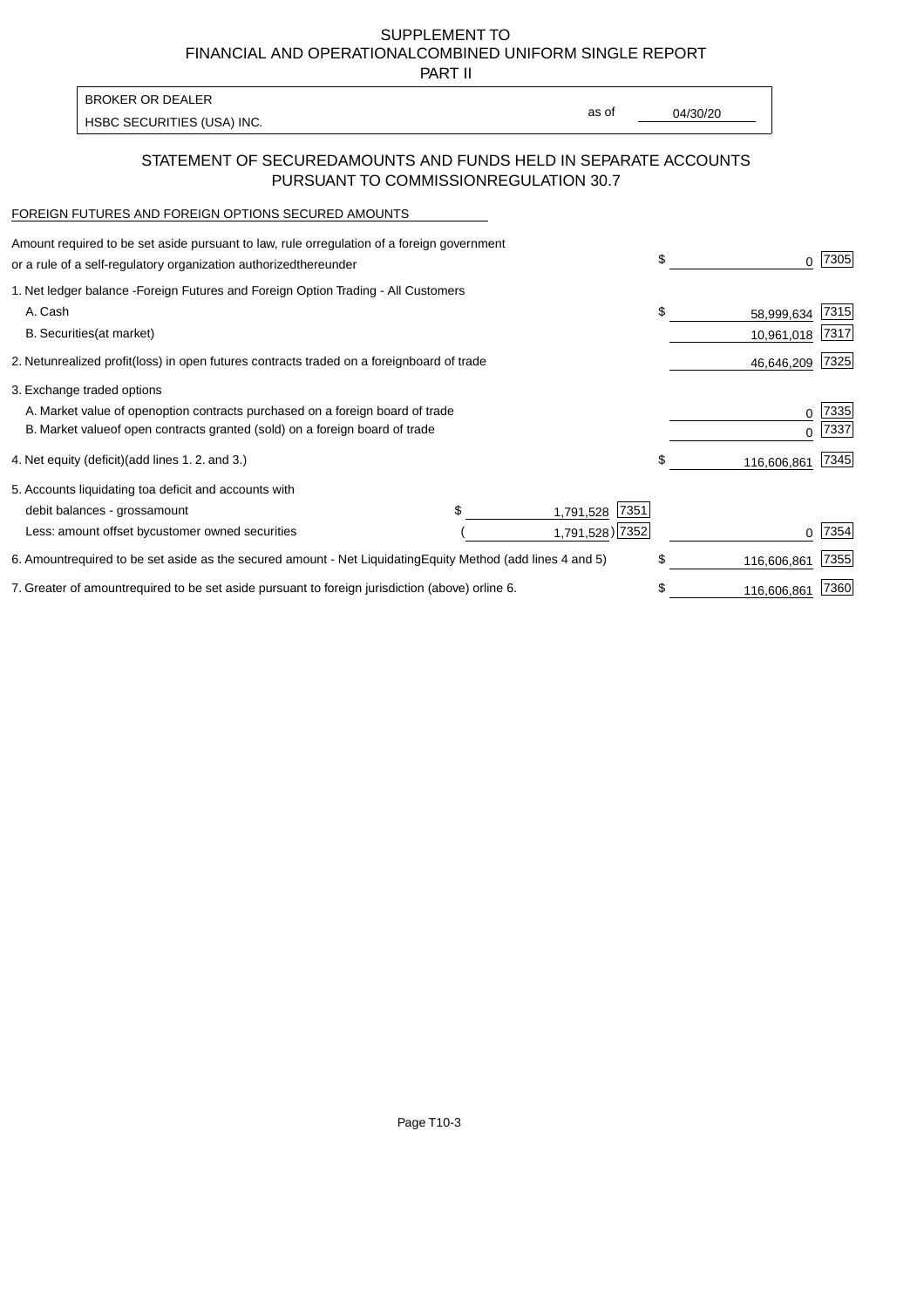PART II

| <b>BROKER OR DEALER</b>                                                                          |                       |             |                 |                  |
|--------------------------------------------------------------------------------------------------|-----------------------|-------------|-----------------|------------------|
| HSBC SECURITIES (USA) INC.                                                                       | as of                 |             | 04/30/20        |                  |
| STATEMENT OF SECURED AMOUNTS AND FUNDS HELD IN SEPARATE                                          |                       |             | <b>ACCOUNTS</b> |                  |
| PURSUANT TO COMMISSION REGULATION 30.7                                                           |                       |             |                 |                  |
| FUNDS DEPOSITED IN SEPARATE REGULATION 30.7 ACCOUNTS                                             |                       |             |                 |                  |
| 1. Cash in banks                                                                                 |                       |             |                 |                  |
| A. Banks located in the United States                                                            | \$<br>18,625,843 7500 |             |                 |                  |
| B. Other banks qualified under Regulation 30.7                                                   |                       |             |                 |                  |
| 7510<br>Name(s):<br><b>HARRIS TRUST</b>                                                          |                       | $0$ 7520 \$ |                 | 18,625,843 7530  |
| 2. Securities                                                                                    |                       |             |                 |                  |
| A. In safekeeping with banks located in the United States                                        | \$<br>10,961,018 7540 |             |                 |                  |
| B. In safekeeping with other banks qualified under Regulation<br>30.7                            |                       |             |                 |                  |
| 7550<br>Name(s):<br><b>HARRIS TRUST</b>                                                          |                       | 0 7560      |                 | 10,961,018 7570  |
| 3. Equities with registered futures commission merchants                                         |                       |             |                 |                  |
| A. Cash                                                                                          | \$                    | $0$ 7580    |                 |                  |
| <b>B.</b> Securities                                                                             |                       | $0$ 7590    |                 |                  |
| C. Unrealized gain (loss) on open futures contracts                                              |                       | $0$ 7600    |                 |                  |
| D. Value of long option contracts                                                                |                       | $0$ 7610    |                 |                  |
| E. Value of short option contracts                                                               |                       | $0)$ 7615   |                 | 0 7620           |
| 4. Amounts held by clearing organizations of foreign boards of<br>trade                          |                       |             |                 |                  |
| Name(s):<br>7630                                                                                 |                       |             |                 |                  |
| A. Cash                                                                                          | \$                    | 7640        |                 |                  |
| <b>B.</b> Securities                                                                             |                       | 7650        |                 |                  |
| C. Amount due to (from) clearing organizations - daily<br>variation                              |                       | 7660        |                 |                  |
| D. Value of long option contracts                                                                |                       | 7670        |                 |                  |
| E. Value of short option contracts                                                               |                       | ) 7675      |                 | 7680             |
| 5. Amounts held by members of foreign boards of trade<br>Name(s):<br>7690                        |                       |             |                 |                  |
| A. Cash                                                                                          | \$<br>87,376,270 7700 |             |                 |                  |
| <b>B.</b> Securities                                                                             |                       | 0 7710      |                 |                  |
| C. Unrealized gain (loss) on open futures contracts                                              | 46,682,730 7720       |             |                 |                  |
| D. Value of long option contracts                                                                |                       | 0 7730      |                 |                  |
| E. Value of short option contracts                                                               |                       | $0$ ) 7735  |                 | 134,059,000 7740 |
| 6. Amounts with other depositories designated by a foreign<br>board of trade<br>7750<br>Name(s): |                       |             |                 | 0 7760           |
| 7. Segregated funds on hand (describe:                                                           |                       |             |                 | $0$ 7765         |
| 8. Total funds in separate section 30.7 accounts                                                 |                       | \$          |                 | 163,645,861 7770 |
| 9. Excess (deficiency) set Aside Funds for Secured Amount (subtract Line 7 Secured               |                       |             |                 |                  |
| Statement page T10-3 from Line 8)                                                                |                       | \$          |                 | 47,039,000 7380  |
| 10. Management Target Amount for Excess funds in separate section 30.7 accounts                  |                       | \$          |                 | 25,000,000 7780  |
| 11. Excess (deficiency) funds in separate 30.7 accounts over (under) Management Target           |                       | \$          |                 | 22,039,000 7785  |
|                                                                                                  |                       |             |                 |                  |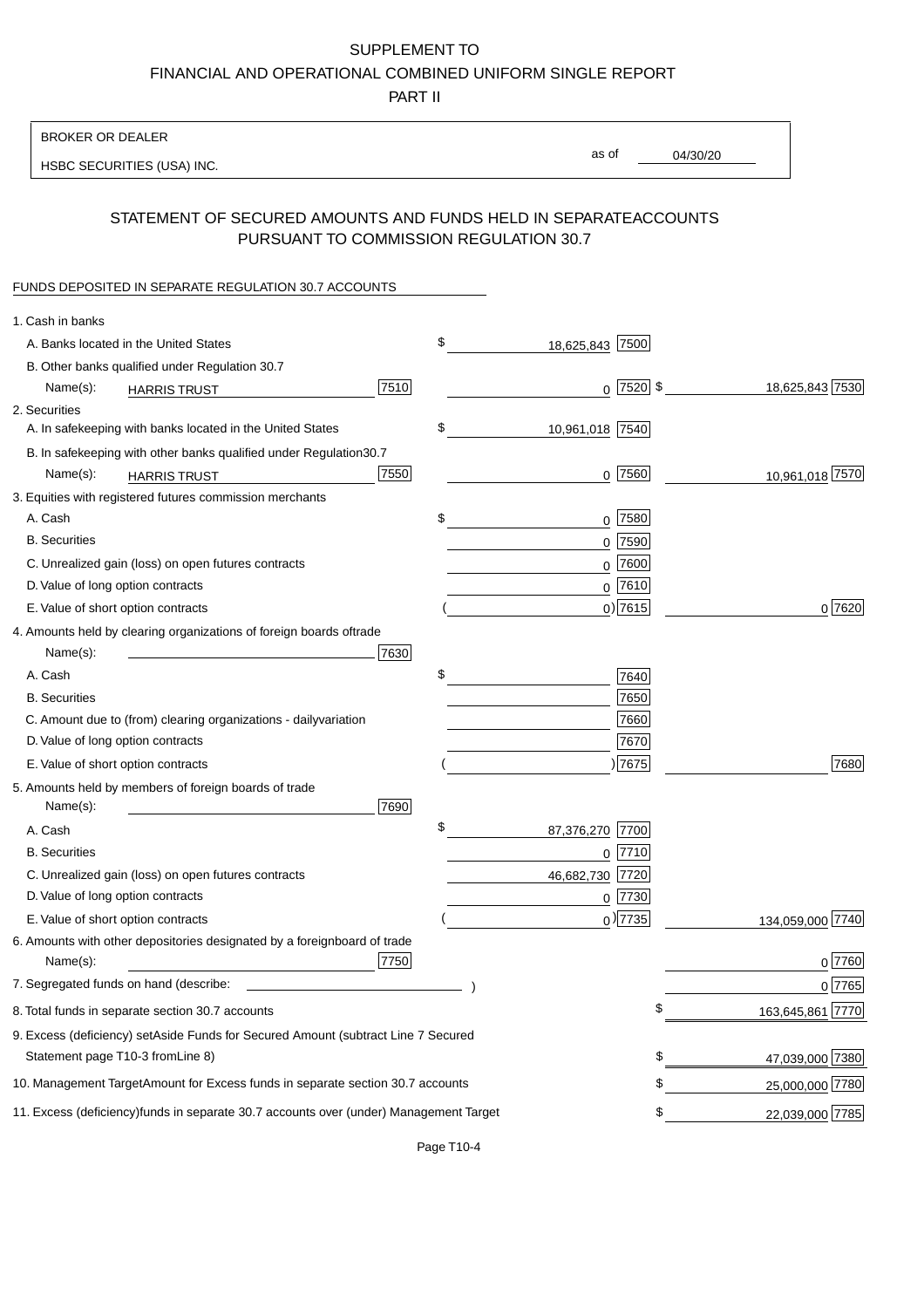PART II

HSBC SECURITIES (USA) INC. The contract of the contract of the contract of the contract of the contract of the contract of the contract of the contract of the contract of the contract of the contract of the contract of the BROKER OR DEALER

as of

### STATEMENT OF CLEARED SWAPS CUSTOMER SEGREGATION REQUIREMENTS AND FUNDS IN CLEARED SWAPS CUSTOMER ACCOUNTS UNDER 4D(F) OF THE CEA

| <b>Cleared Swaps Customer Requirements</b>                                                                  |    |                        |
|-------------------------------------------------------------------------------------------------------------|----|------------------------|
| 1. Net ledger balance                                                                                       |    |                        |
| A. Cash                                                                                                     | \$ | 1,335,730,619 8500     |
| B. Securities (at market)                                                                                   |    | 765,363,310 8510       |
| 2. Net unrealized profit (loss) in open cleared swaps                                                       |    | 8520<br>(856,091,717)  |
| 3. Cleared swaps options                                                                                    |    |                        |
| A. Market value of open cleared swaps option contracts purchased                                            |    | $0^{8530}$             |
| B. Market value of open cleared swaps option contracts granted (sold)                                       |    | $0)$ 8540              |
| 4. Net equity (deficit) (add lines 1, 2, and 3)                                                             | \$ | 1,245,002,212 8550     |
| 5. Accounts liquidating to a deficit and accounts with                                                      |    |                        |
| 17,463,246 8560<br>debit balances - gross<br>\$<br>amount                                                   |    |                        |
| 17,463,246) 8570<br>Less: amount offset by customer owned securities                                        |    | 0 8580                 |
| 6. Amount required to be segregated for cleared swaps customers (add lines 4 and 5)                         | \$ | 1,245,002,212 8590     |
| Funds in Cleared Swaps Customer Segregated Accounts                                                         |    |                        |
| 7. Deposited in cleared swaps customer segregated accounts at banks                                         |    |                        |
| A. Cash                                                                                                     | \$ | 221,686,116 8600       |
| B. Securities representing investments of cleared swaps customers' funds (at market)                        |    | $0^{8610}$             |
| C. Securities held for particular cleared swaps customers in lieu of cash (at market)                       |    | 5,233,192 8620         |
| 8. Margins on deposit with derivatives clearing organizations in cleared swaps customer segregated accounts |    |                        |
| A. Cash                                                                                                     |    | 352,234,024 8630       |
| representing investments of cleared swaps customers' funds (at market)<br><b>B.</b> Securities              |    | 114,319,504 8640       |
| C. Securities held for particular cleared swaps customers in lieu of cash (at market)                       |    | 760,130,118 8650       |
| 9. Net settlement from (to) derivatives clearing organizations                                              |    | 8660<br>(21, 209, 287) |
| 10. Cleared swaps options                                                                                   |    |                        |
| A. Value of open cleared swaps long option contracts                                                        |    | $0^{8670}$             |
| B. Value of open cleared swaps short option contracts                                                       |    | $0$ ) 8680             |
| 11. Net equities with other FCMs                                                                            |    |                        |
| A. Net liquidating equity                                                                                   |    | $0^{8690}$             |
| B. Securities representing investments of cleared swaps customers' funds (at market)                        |    | $0^{8700}$             |
| C. Securities held for particular cleared swaps customers in lieu of cash (at market)                       |    | 0 8710                 |
| 12. Cleared swaps customer funds on hand (describe:                                                         |    | $0 \;  8715 $          |
| 13. Total amount in cleared swaps customer segregation (add lines 7 through 12)                             | S  | 1,432,393,667 8720     |
| 14. Excess (deficiency) funds in cleared swaps customer segregation (subtract line 6 from line 13)          |    | 187,391,455 8730       |
| 15. Management Target Amount for Excess funds in cleared swaps segregated accounts                          | \$ | 177,000,000 8760       |
| 16. Excess<br>(deficiency) funds in cleared swaps customer segregated accounts over                         |    |                        |
| <b>Management Target Excess</b><br>(under)                                                                  | \$ | 10,391,455 8770        |